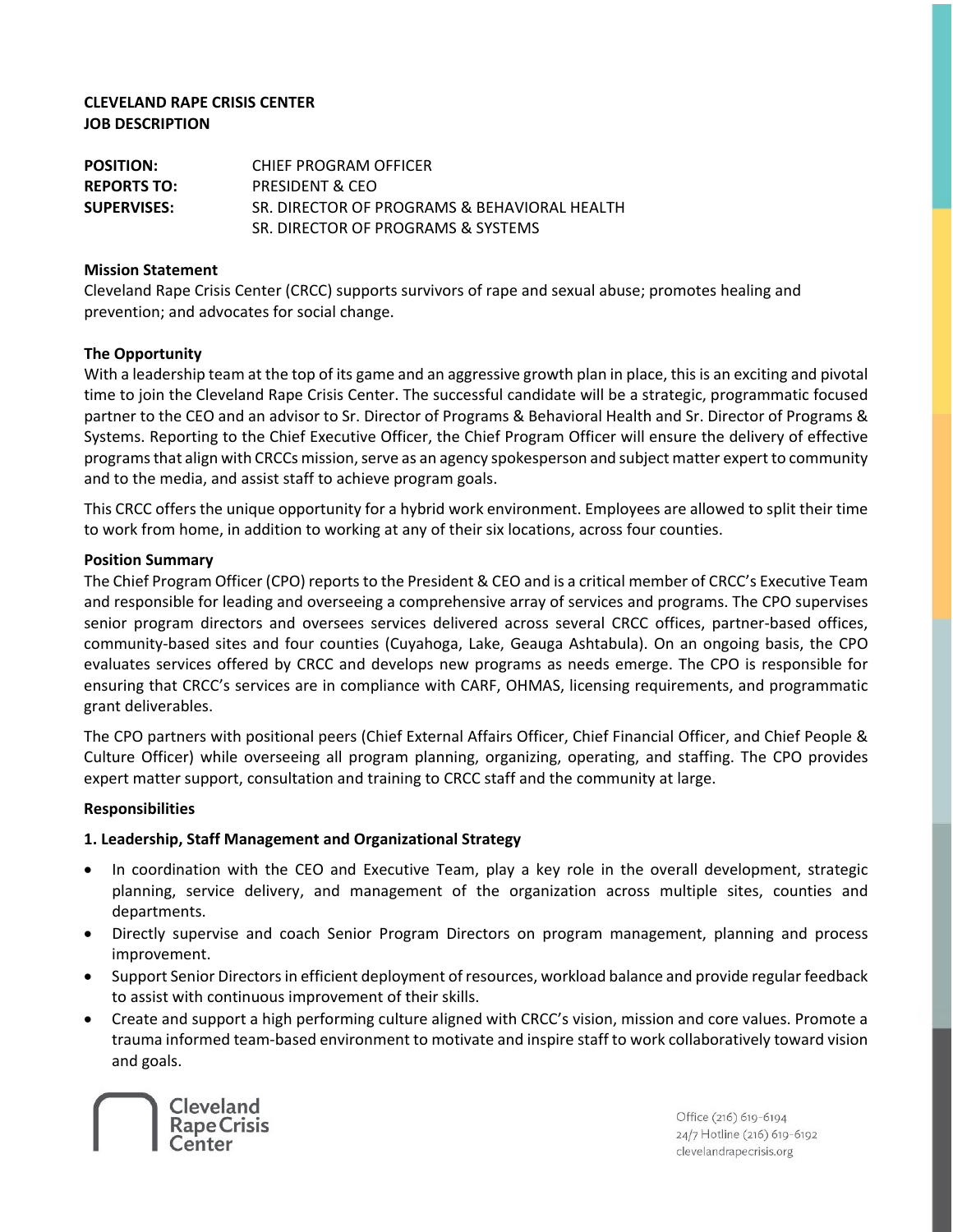- Clearly communicate agency vision, implementing yearly staff development plans. Coordinate with the CEO to identify and create leadership and professional development opportunities for staff.
- Assist in establishing annual program, departmental and staff goals and objectives and track results against these goals as well as accountability protocols.
- Participate in the budget development process.
- Implement and lead a continuous quality improvement process throughout the program and service areas, focusing on systems/process improvement. Promote regular and ongoing opportunities for all staff, clients and stakeholders to give feedback on program operations.
- Hold responsibility for assigning CRCC's Client Rights Officer to address and resolve client complaints and grievances.
- Oversee and actively participate in the Quality Improvement Committee to assess risks, assure safety for clients and staff and make recommendations for improvement.
- Serve as main contact to CARF to ensure CRCC complies with regulations, renews CARF accreditation and follows safety protocols.
- Serve as liaison to key partner agencies.
- Represent CRCC on relevant committees and task forces, as well as at speaking engagements, conference panels and trainings.
- Monitor emerging needs among key stakeholders such as clients and funders.
- Engage research opportunities to enhance program evaluation, outcomes and delivery.

## **2. Program Oversight and Evaluation**

- Oversee the coordination, integration, and delivery of all programs, contracts and related services, promoting collaborative relationships between program areas and ensuring that the expectations of funders, partners, constituents, clients, and other stakeholders are consistently met.
- Respond to Grants & Contracts department requests for proposals, applications and reports in partnership with senior staff; coordinate planning and activities necessary for development of model program designs in response to RFPs.
- Work closely with the finance department to budget and monitor programmatic operations to ensure sound fiscal and system management.
- Ensure the delivery of qualitative and quantitative goals and outcomes of programs and services in collaboration with program staff and data team.
- Assist in analyzing data to inform the programmatic and operational decision-making process.
- Assist with determining staffing levels to achieve program goals and objectives and participate in hiring decisions for new program staff.
- Implement and oversee a continuous quality improvement process throughout the program and service areas, focusing on systems/process improvement. Promote regular and ongoing opportunities for all staff, clients and stakeholders to give feedback on program operations.

## **3. Thought Leadership and Expertise**

- Serves as an agency spokesperson and subject matter expert to community and to the media.
- Plans and delivers training programs and workshops to the community.
- Serves as an Expert Witness in court cases both locally and State Wide.
- Serves as a Consultant/Trainer to design and deliver training programs.
- Participates in professional development activities to keep current with trends and practices in mental health care administration and subject related matters (conferences, journals).



Office (216) 619-6194 24/7 Hotline (216) 619-6192 clevelandrapecrisis.org